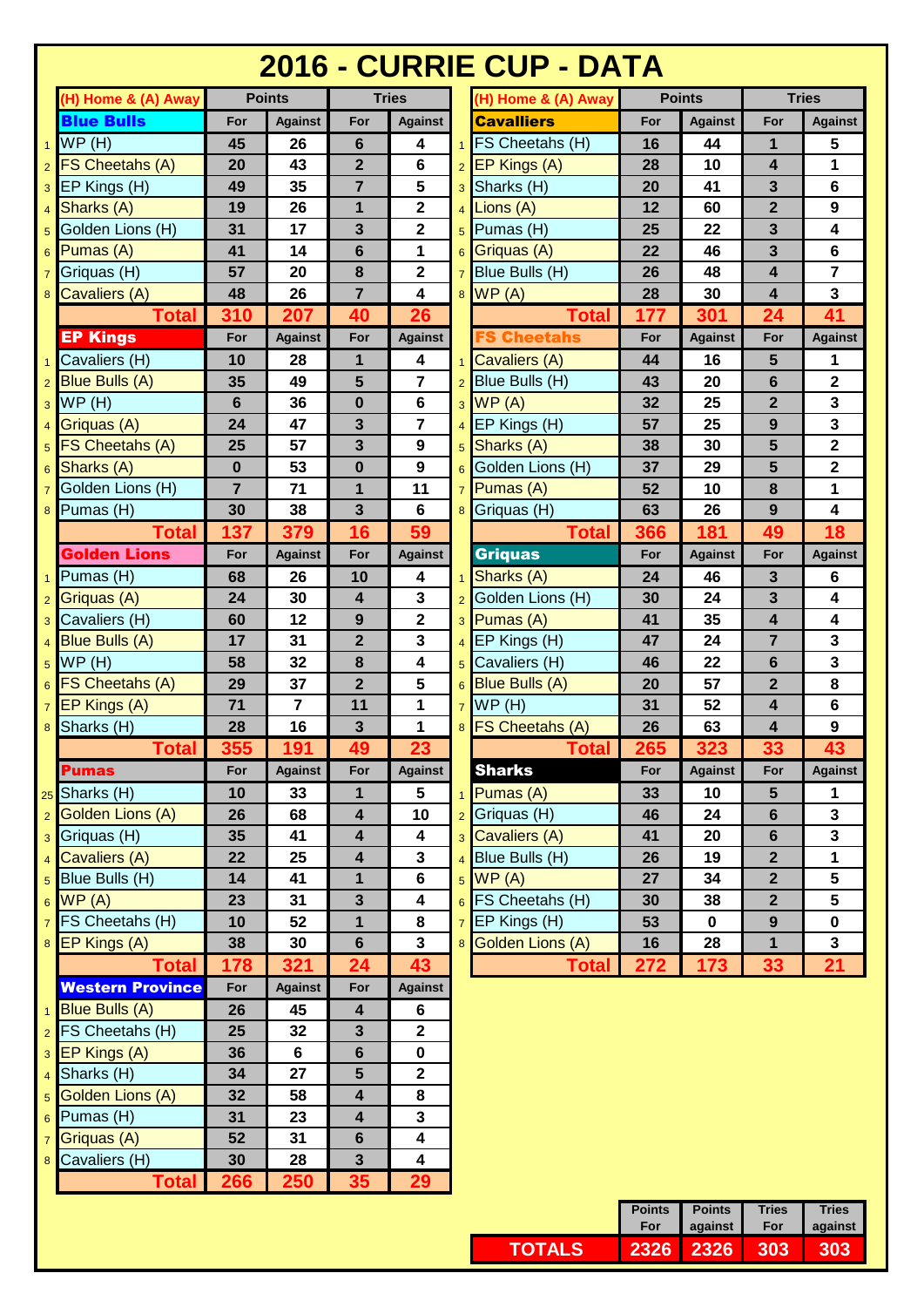## **2016 - CURRIE CUP**

## **YELLOW OR RED CARDS + CITINGS OR SUSPENSIONS**

| <b>Offender</b><br>Team              |                     | <b>Game</b>                        | <b>Referee</b>                              | <b>Offence</b>                          |                               |  |
|--------------------------------------|---------------------|------------------------------------|---------------------------------------------|-----------------------------------------|-------------------------------|--|
| <b>Tazz Fuzani</b>                   | <b>EP Kings</b>     | EP Kings vs Cavaliers              | Rodney Boneparte Foul play                  |                                         |                               |  |
| Alcino Isaacs                        | <b>EP Kings</b>     | EP Kings vs Cavaliers              | Rodney Boneparte Foul play                  |                                         |                               |  |
| AJ le Roux                           | <b>Griekwas</b>     | Sharks vs Griquas                  | Jaco van Heerden Professional foul          |                                         |                               |  |
| <b>Armand vd Merwe</b>               | <b>Golden Lions</b> | Lions vs Pumas                     | <b>Stuart Berry</b>                         | <b>Foul play</b>                        |                               |  |
| Jacques van Rooyen                   | <b>Golden Lions</b> | Lions vs Pumas                     | <b>Stuart Berry</b>                         | <b>Professional foul</b>                |                               |  |
| Marnus Hugo                          | <b>Cavaliers</b>    | <b>Cavaliers vs Sharks</b>         | Marius vd Westhuizen Professional foul      |                                         |                               |  |
| RG Snyman (1)                        | <b>Blue Bulls</b>   | Blue Bulls vs EP Kings             | Rasta Rasivhenge Professional foul          |                                         |                               |  |
| Jaco vd Walt (1)                     | <b>Golden Lions</b> | Griquas vs Golden Lions            | Quinton Immelman Foul play                  |                                         |                               |  |
| Bobby de Wee                         | <b>Golden Lions</b> | <b>Golden Lions vs Cavaliers</b>   | Rasta Rasivhenge Repeated infringements     |                                         |                               |  |
| <b>Clemen Lewis</b>                  | <b>Cavaliers</b>    | Golden Lions vs Cavaliers          | Rasta Rasivhenge Foul play                  |                                         |                               |  |
| <b>Frank Herne</b>                   | <b>Pumas</b>        | Pumas vs Griquas                   | <b>Stuart Berry</b>                         | <b>Professional foul</b>                |                               |  |
| Christiaan de Bruin                  | <b>EP Kings</b>     | EP Kings vs WP                     | Pro Legoete                                 | Foul play                               |                               |  |
| Etienne Oosthuizen                   | <b>EP Kings</b>     | EP Kings vs WP                     | Pro Legoete                                 | <b>Professional foul</b>                |                               |  |
| Ruan Steenkamp                       | <b>Blue Bulls</b>   | <b>Sharks vs Blue Bulls</b>        | Marius vd Westhuizen                        | <b>Foul play</b>                        |                               |  |
| Siphu Msutwana                       | <b>EP Kings</b>     | Griquas vs EP Kings                | AJ Jacobs                                   |                                         | <b>Repeated infringements</b> |  |
| <b>Tyler Fisher</b>                  | <b>Pumas</b>        | <b>Cavaliers vs Pumas</b>          | Marius vd Westhuizen Foul play              |                                         |                               |  |
| Shaun Adendorf (1)                   | <b>Cavaliers</b>    | <b>Cavaliers vs Pumas</b>          | Marius vd Westhuizen Repeated infringements |                                         |                               |  |
| Jean-Luc du Preez (1)                | <b>Sharks</b>       | <b>WP vs Sharks</b>                | Rasta Rasivhenge Foul play                  |                                         |                               |  |
| Shaun Adendorf (2)                   | <b>Cavaliers</b>    | <b>Griquas vs Cavaliers</b>        | Jaco van Heerden Foul play                  |                                         |                               |  |
| Jean-Luc du Preez (2)                | <b>Sharks</b>       | <b>Sharks vs FS Cheetahs</b>       | Rasta Rasivhenge Foul play                  |                                         |                               |  |
| eighton van Wyk                      | <b>Pumas</b>        | <b>Pumas vs Blue Bulls</b>         | <b>Stuart Berry</b>                         | <b>Professional foul</b>                |                               |  |
| Clayton Blommetjies                  | <b>FS Cheetahs</b>  | <b>Cheetahs vs Golden Lions</b>    |                                             | Jaco van Heerden Professional foul      |                               |  |
| Jaco vd Walt (2)                     | <b>Golden Lions</b> | <b>Cheetahs vs Golden Lions</b>    |                                             | Jaco van Heerden Professional foul      |                               |  |
| Fabian Booysen                       | <b>Golden Lions</b> | Cheetahs vs Golden Lions           |                                             | Jaco van Heerden Professional foul      |                               |  |
| RG Snyman (2)                        | <b>Blue Bulls</b>   | <b>Blue Bulls vs Griquas</b>       | Quinton Immelman Foul play                  |                                         |                               |  |
| Mzwanele Zito                        | <b>Griekwas</b>     | <b>Blue Bulls vs Griquas</b>       | Quinton Immelman Foul play                  |                                         |                               |  |
| De-Jay Terblanche                    | <b>Pumas</b>        | <b>WP vs Pumas</b>                 | Alexandre Ruiz                              |                                         | Repeated infringements        |  |
| <b>Stefan Willemse</b>               | <b>WP</b>           | <b>WP vs Pumas</b>                 | Alexandre Ruiz                              | Foul play                               |                               |  |
| <b>Francois Esterhuizen</b>          | <b>Cavaliers</b>    | <b>Cavaliers vs Blue Bulls</b>     | Shuhei Kubo                                 |                                         | Repeated infringements        |  |
| <b>Sharks</b><br>Francois Kleynhans  |                     | Golden Lions vs Sharks             | Craig Joubert                               | Foul play                               |                               |  |
| Andre Esterhuizen                    | <b>Sharks</b>       | <b>Golden Lions vs Sharks</b>      | Craig Joubert                               | Foul play                               |                               |  |
| <b>FS Cheetahs</b><br>Rayno Benjamin |                     | <b>FS Cheetahs vs Golden Lions</b> |                                             | Rasta Rasivhenge Repeated infringements |                               |  |
| <b>FS Cheetahs</b><br>Paul Schoeman  |                     | <b>FS Cheetahs vs Golden Lions</b> | Rasta Rasivhenge Foul play                  |                                         |                               |  |
| <b>Golden Lions</b><br>Cyle Brink    |                     | FS Cheetahs vs Golden Lions        |                                             | Rasta Rasivhenge Repeated infringements |                               |  |
| <b>Blue Bulls</b><br>Jamba Ulengo    |                     | FS Cheetahs vs Blue Bulls          | Jaco Peyper                                 | <b>Professional foul</b>                |                               |  |
|                                      |                     |                                    |                                             |                                         |                               |  |
|                                      |                     |                                    |                                             |                                         |                               |  |
|                                      |                     |                                    |                                             |                                         |                               |  |
|                                      |                     |                                    |                                             |                                         |                               |  |
|                                      |                     |                                    |                                             |                                         |                               |  |
|                                      |                     |                                    |                                             |                                         |                               |  |
|                                      |                     |                                    |                                             |                                         |                               |  |
|                                      |                     |                                    |                                             |                                         |                               |  |
|                                      |                     |                                    |                                             |                                         |                               |  |
|                                      |                     |                                    |                                             |                                         |                               |  |
|                                      |                     |                                    |                                             |                                         |                               |  |
|                                      |                     |                                    |                                             |                                         |                               |  |
|                                      |                     |                                    |                                             |                                         |                               |  |
|                                      |                     |                                    |                                             |                                         |                               |  |
|                                      |                     |                                    |                                             |                                         |                               |  |
|                                      |                     |                                    |                                             |                                         |                               |  |
| <b>Total</b>                         |                     |                                    |                                             | 35                                      |                               |  |
|                                      |                     |                                    | Average per game                            |                                         | 0.90                          |  |